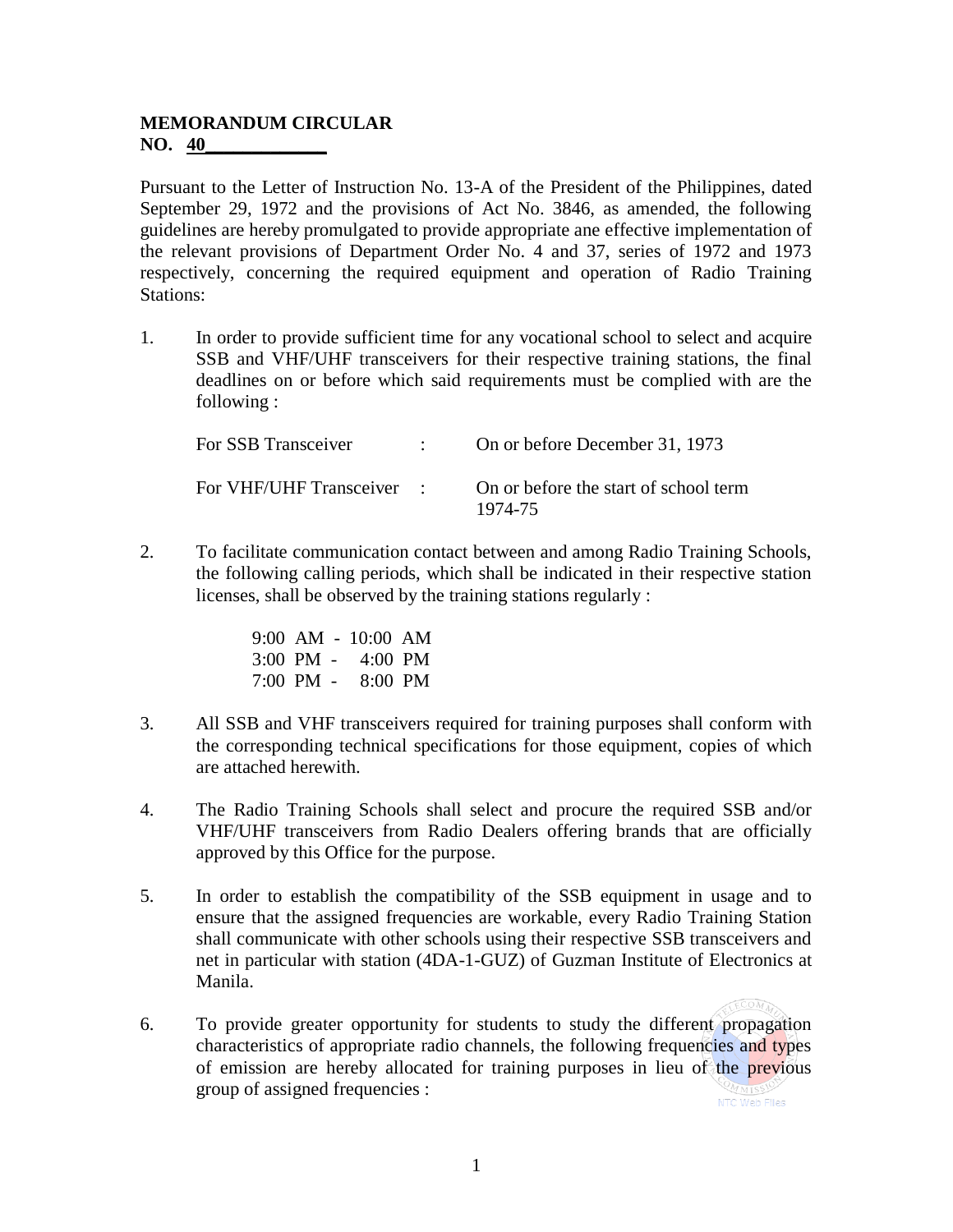| 5220.0 KHz. 0.1A1,  | 3A3J | - Fixed Operation |
|---------------------|------|-------------------|
| 7520.0 KHz. 0.1A1.  | 3A3J | - Fixed Operation |
| 9952.5 KHz. 0.1A1,  | 3A3J | - Fixed Operation |
| 10117.5 KHz. 0.1A1, | 3A3J | - Fixed Operation |

This Circular shall take effect immediately.

CEFERINO S. CARREON Acting Director

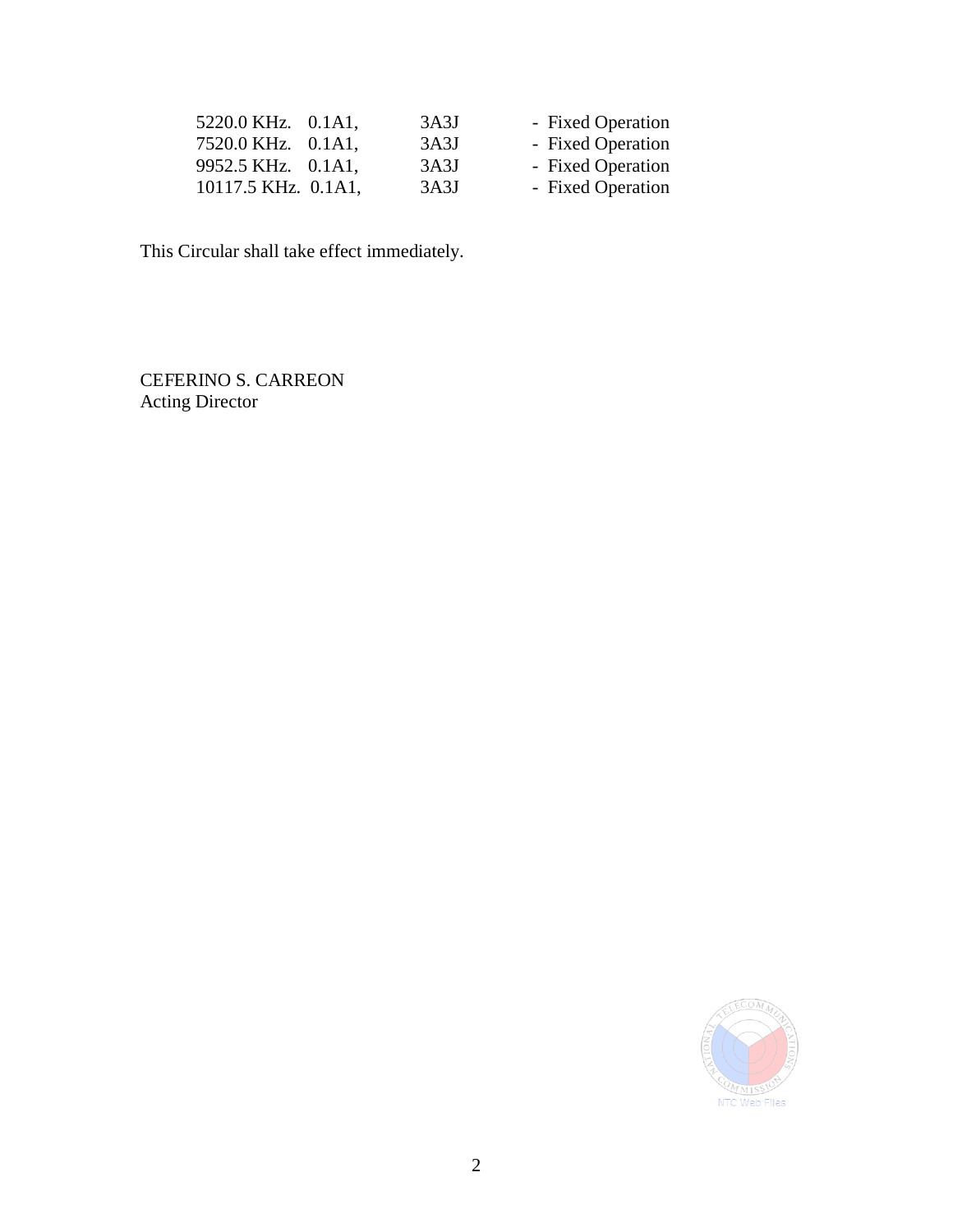#### RADIO TRAINING SCHOOLS SSB TRANSCEIVER SPECIFICATIONS

#### GENERAL CHARACTERISTICS

- 1. Frequency Range :  $2.0 15.0$  MHz. (Minimum)
- 2. Number of Channels : Four (4)
- 3. Crystal Controlled per channel
- 4. Temperature Range : 10 deg. centeg. to 60 deg. centeg.
- 5. Type & Bandwidth of Emissions : 3A3J (USB) and 0.1A1 (CW)
- 6. Percentage of Modulation : 100% (Maximum)
- 7. Must be provided with metering for plate power input indication
- 8. Simplex (press-to-talk) operation.

#### TRANSMITTER CHARACTERISTICS

- 1. Output Power : 100 watts PEP (Maximum power input)
- 2. Frequency Stability : 50 parts/million Hrz.
- 3. Audio Fidelity : 300 3000 Hertz at 3db
- 4. Unwanted Sideband Attenuation : 50db (Minimum)
- 5. Distortion Products : More than -35db below Tone Level of two-tone Test Signal at rated PEP Output

#### RECEIVER CHARACTERISTICS

- 1. Modes of Reception : Single Side Band Suppressed Carrier : Continuous Wave (Unmodulated)
- 2. Sensitivity : At least 1 Microvolt for 50 MW Output with 10db signal plust N/N radio LECOMA
- 3. Selectivity : 3.0 Khz. (Maximum Bandwidth for 3db Attenuation)
- 4. Spurious Response : At least 50 db below desired input FrequencyOMMISSIC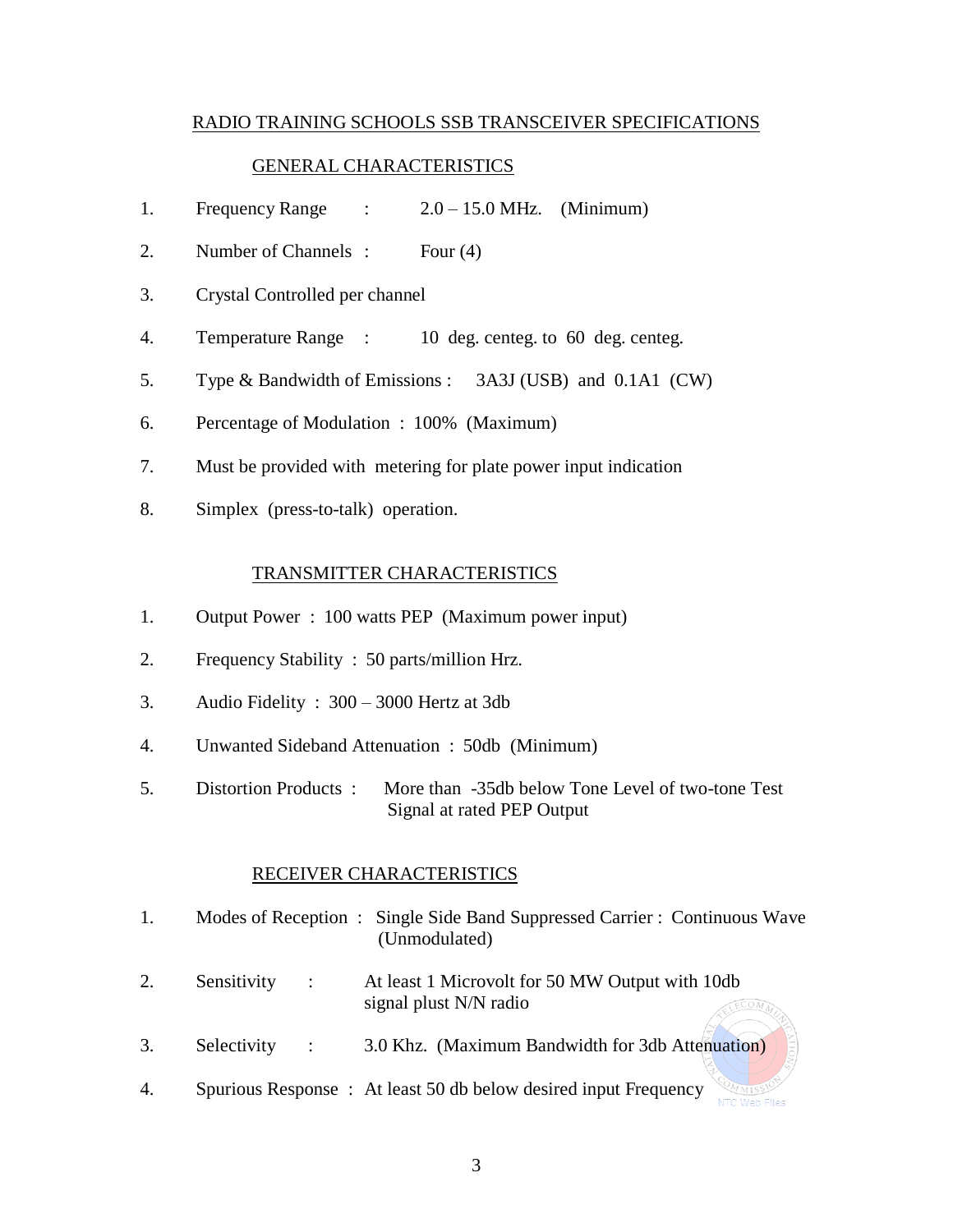- 5. Audio Output : 3 Watts (Minimum)
- 6. Audio Fidelity :  $\pm 1$  db 300-3000 Hertz
- 7. Audio Distortion : Less than 2.5% (0.1 Khz. At 50 MW Output).

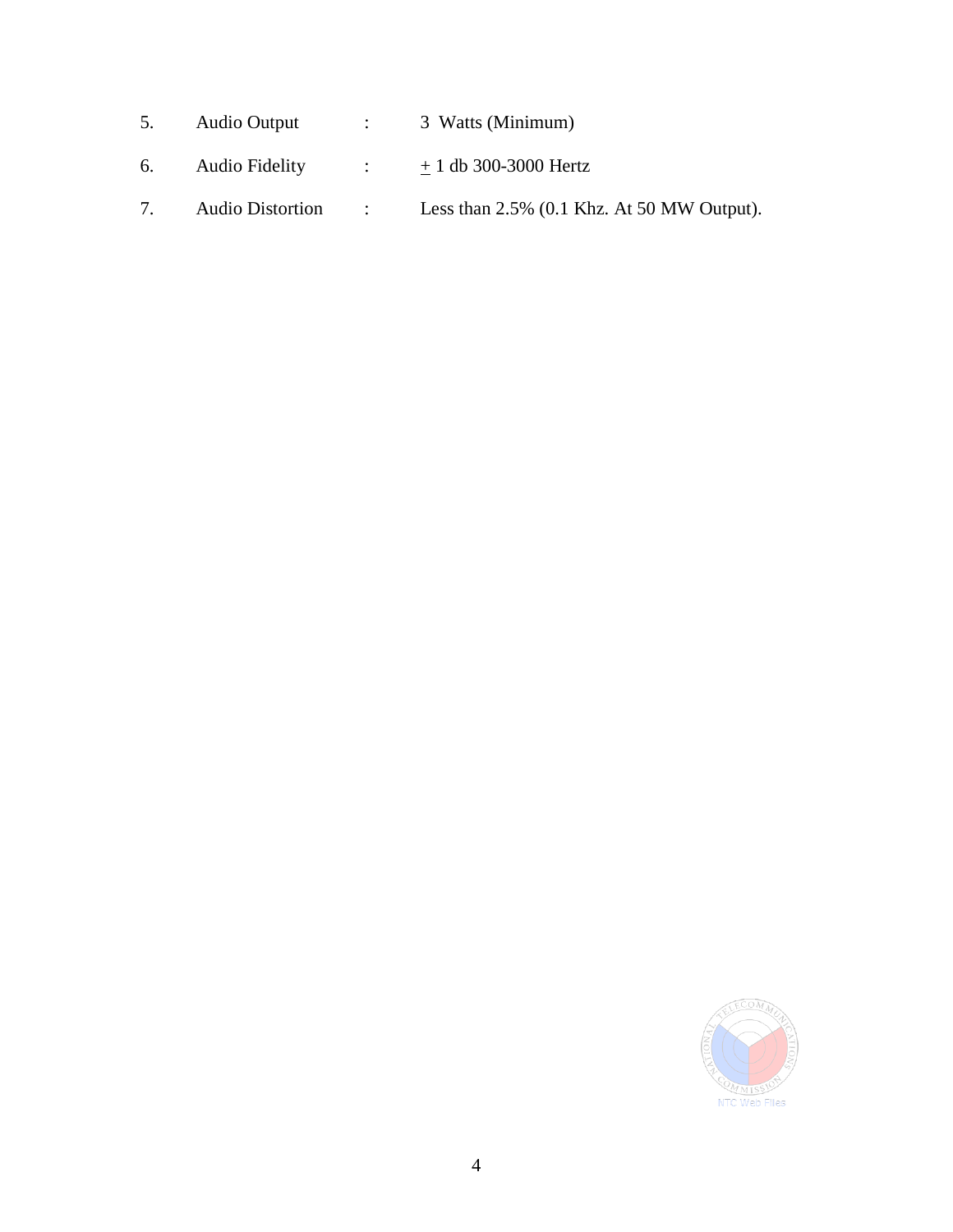## RADIO TRAINING SCHOOLS VHF TRANSCEIVER SPECIFICATIONS

### GENERAL

- 1. Frequency Range : 148 150 Mhz.
- 2. No. of Channel : Two (2) Channels (Minimum)
- 3. Crystal Controlled per channel
- 4. Temperature Range : 10 deg. centeg. To 60 deg. centeg.
- 5. Type & Bandwidth of Emission : 16F3 ; 1.7F1
- 6. Duty Cycle : Receiver 100% Transmitter 20%
- 7. Must be provided with appropriate metering for plate power input indication.
- 8. Nominal Operating Voltage : 220 VAC 9Base operation) ; 12VDC (mobile); appropriate dry cell voltage for handheld operation.

# **TRANSMITTER**

- 1. Output Power : 25 watts (Maximum)
- 2. Frequency Stability : 20 parts per million (Hertz)
- 3. Audio Response : within +1 and –3db of 6db/octave pre-emphasis, 3oo to 3000 Hertz.
- 4. Frequency Deviation :  $+5$  Khz. (16F3)
- 5. Spurious and Harmonic Emission : 50db
- 6. FM Noise : 70 db

## RECEIVER

- 1. Channel spacing : 25 Khz.
- 2. Sensitivity : 0.50 microvolt or less (20db Quieting)
- 3. Selectivity : 80 db (EIA SINAD)

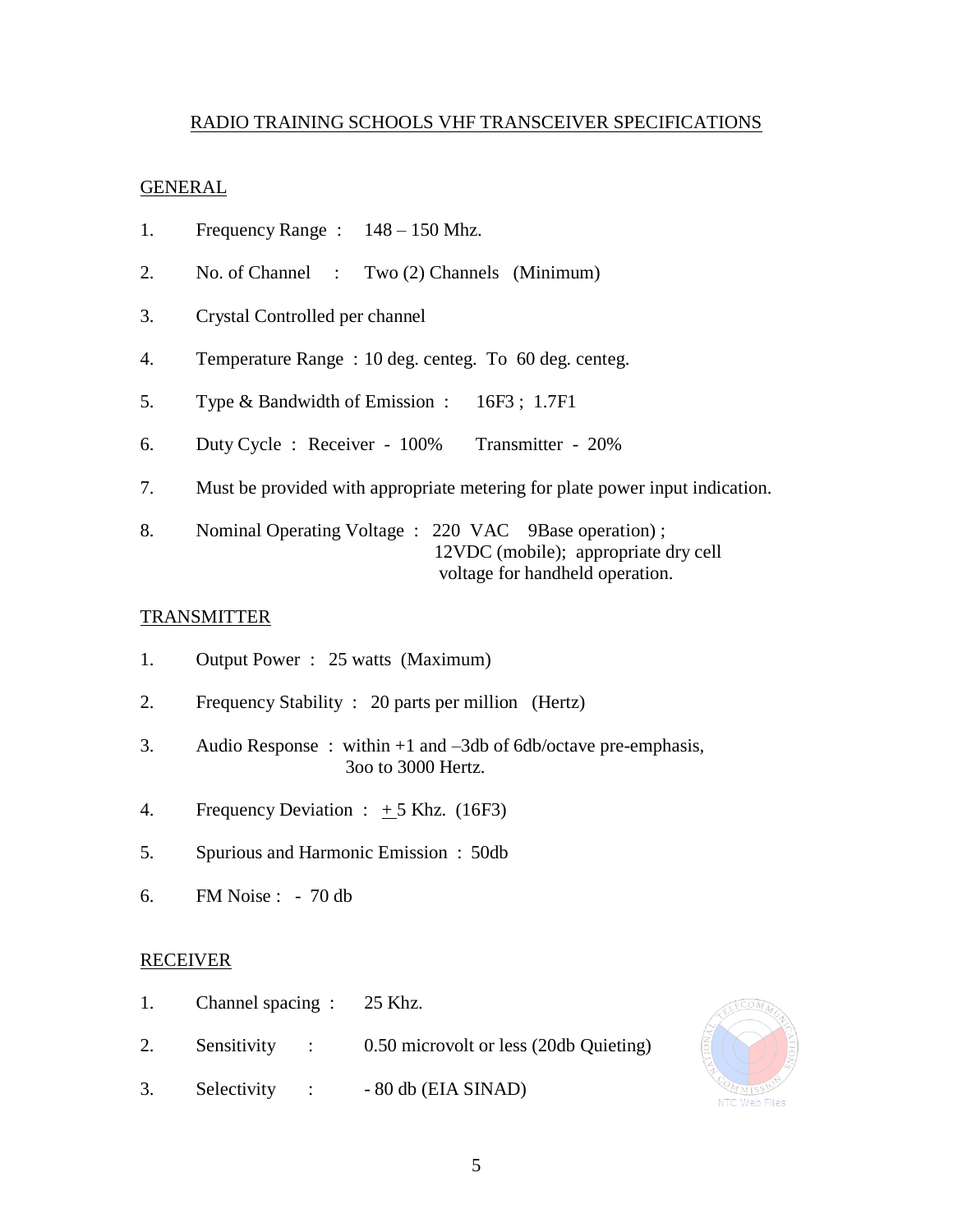- 4. Spurious and Image Rejection : -80db
- 5. Audio Response : within  $+ 1$  and  $5$ db of 6db/octava de emphasis, 300 – 3000 Hertz.
- 6. Audio Output : 2 watts at less than 10% distortion.

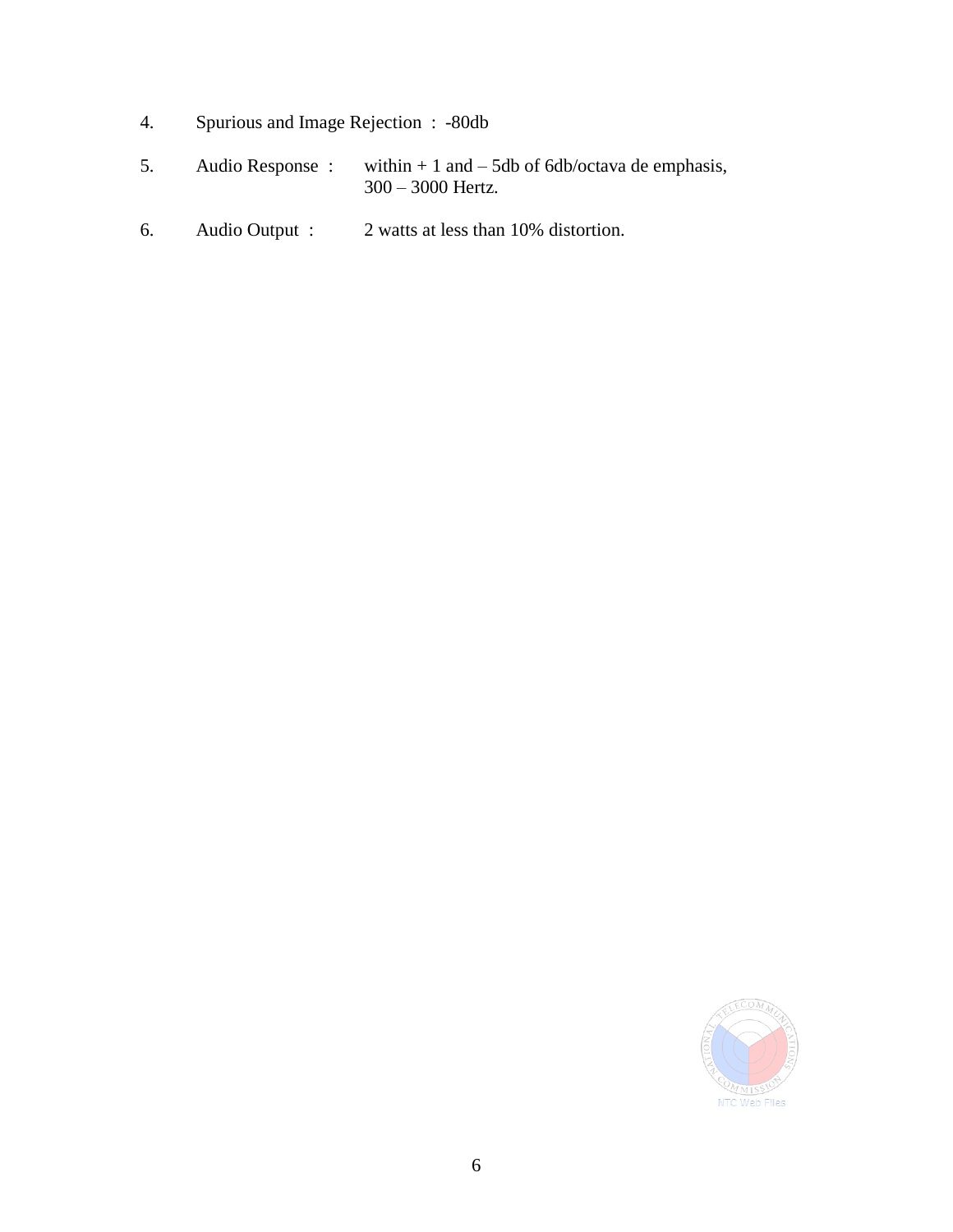# Clarification of Clearances and Information Sheets to be submitted to the Radio Control Office as Prescribed in Memorandum Circular No. 39 dated November 30, 1973

# I. CLEARANCES

- (a) The officers of a company, corporation or association basically required to secure and submit clearances are the President/General Manager, Vice-President/Assistant General Manager, and the staff officer(s) or supervisor(s) directly responsible in the supervision, use or operation of communications.
- (b) A character clearance/record check issued by any of the agencies indicated in the subject Memorandum Circular will be accepted.
- (c) Clearance(s) that may be issued by any PC Provincial Command or NBI Regional Office, whether for an individual or a group of individual, will be accepted.
- (d) Active members of the Armed Forces of the Philippines and police forces of local governments, as well as personnel of low-enforcement agencies of the National Government are exempted from clearance requirement, provided a certification stating that said member is in the active service and provided further that there is no pending case against such member, is submitted by his immediate superior.

# 2. INFORMATION SHEETS

- (a) The officers who will accomplish and submit the prescribed Information Sheet are the officers mentioned in Item 1(a) above, in addition to the clearance requirement, and the members of the Board of Directors of the company, corporation or association concerned. Said Information Sheet shall be accomplished with their own handwriting and all appropriate blanks therein are properly filled up, answered and duly signed by the individual concerned.
- (b) If an officer or member of the Board required to accomplish and submit the Information Sheet is not available at the time of the submission of the application, a letter to that effect must be submitted with a statement that the same will be submitted later as soon as the individual concerned becomes available.